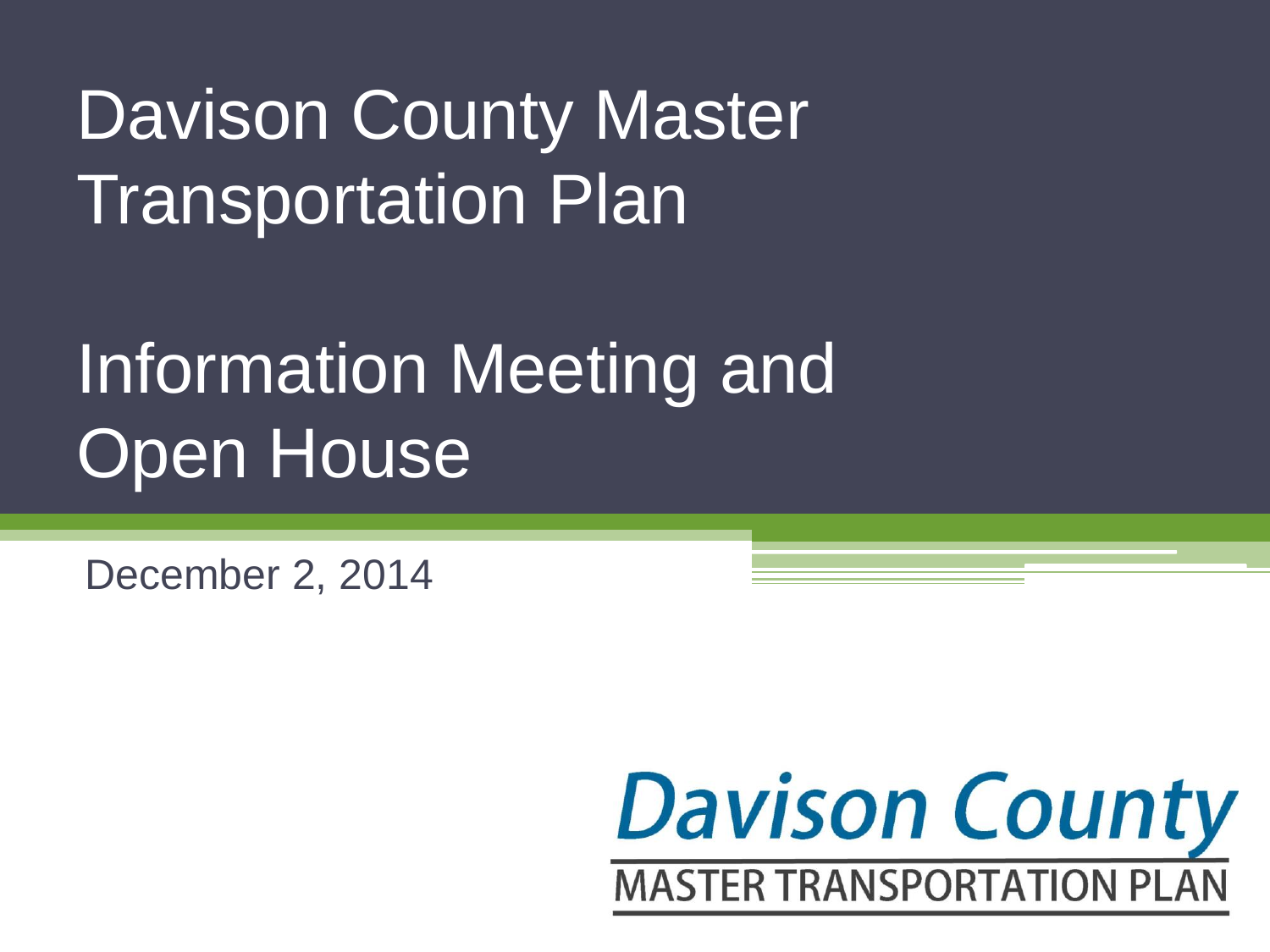

# **Introductions**

- Study Partners
	- South Dakota Department of Transportation
	- Federal Highway Administration
	- Davison County
- Study Consultant
	- HR Green, Sioux Falls, SD
- Study Advisory Team
	- Davison County Commission
	- Davison County
	- □ City of Mitchell
	- South Dakota DOT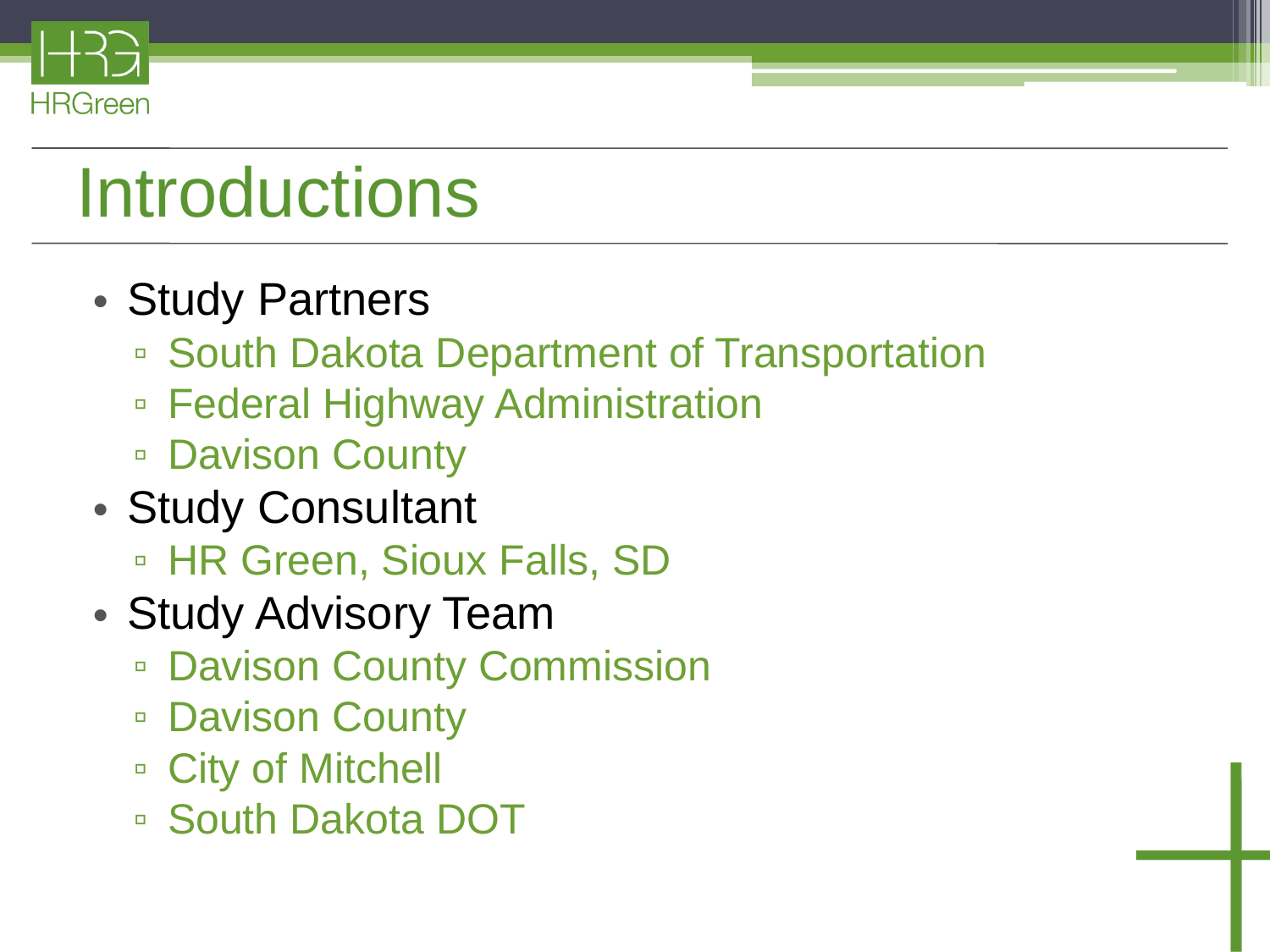

# What is being studied?

- Emphasis on all infrastructure under Davison County jurisdiction
- Consideration of all road users and modes of travel
- Design Standards and Policy Guidelines

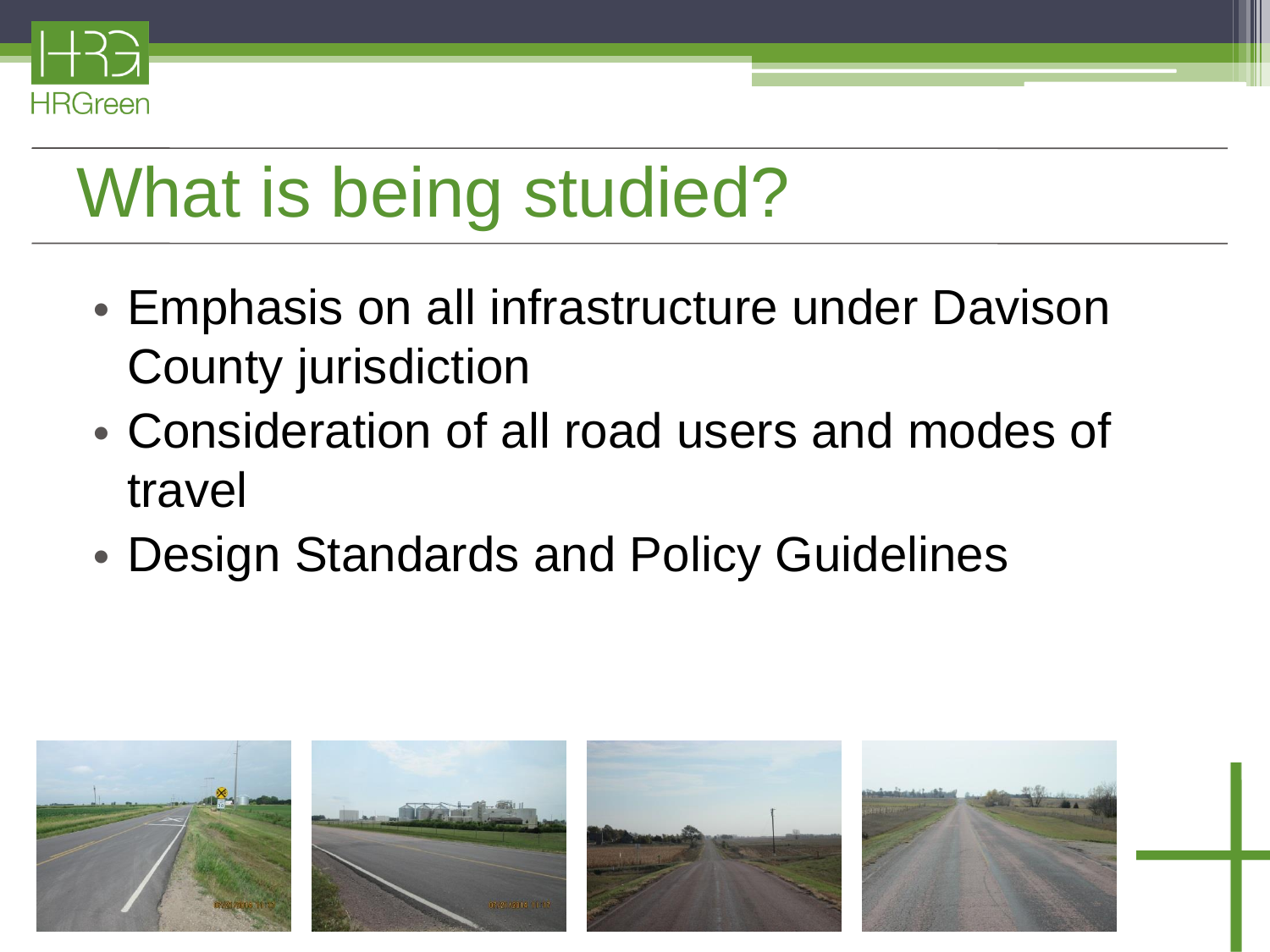

# Study Objectives

- *1. IDENTIFY transportation network issues and needs*
- *2. DEVELOP feasible solutions to address current and forecasted issues and needs*
	- ▫ *PROMOTE a livable community*
	- ▫ *ENHANCE economic and social well-being*
- *3. CREATE final products for Davison County and the SDDOT* 
	- *Recommended improvements*
	- *Guidance for implementation and reacting to future development*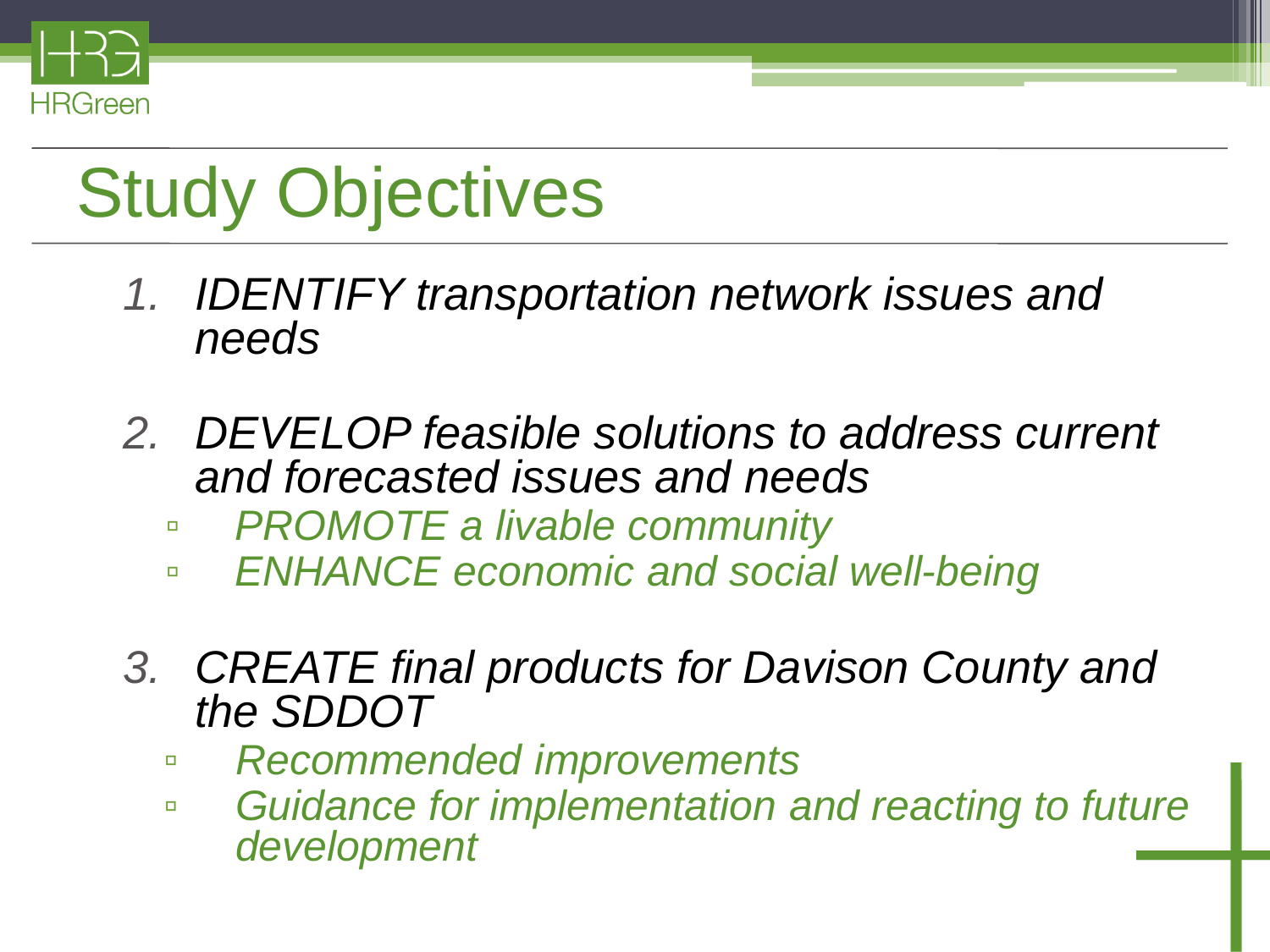

# Study Phases

### • **Phase 1**

- Identification of Issues and Needs
- Baseline conditions analysis existing and future
- *Current phase*

### • **Phase 2**

▫ Develop Strategies, Alternatives, and Solutions to address established needs

### • **Phase 3**

- Selection and Prioritization of Alternatives
- Transportation needs vs. available funding and resources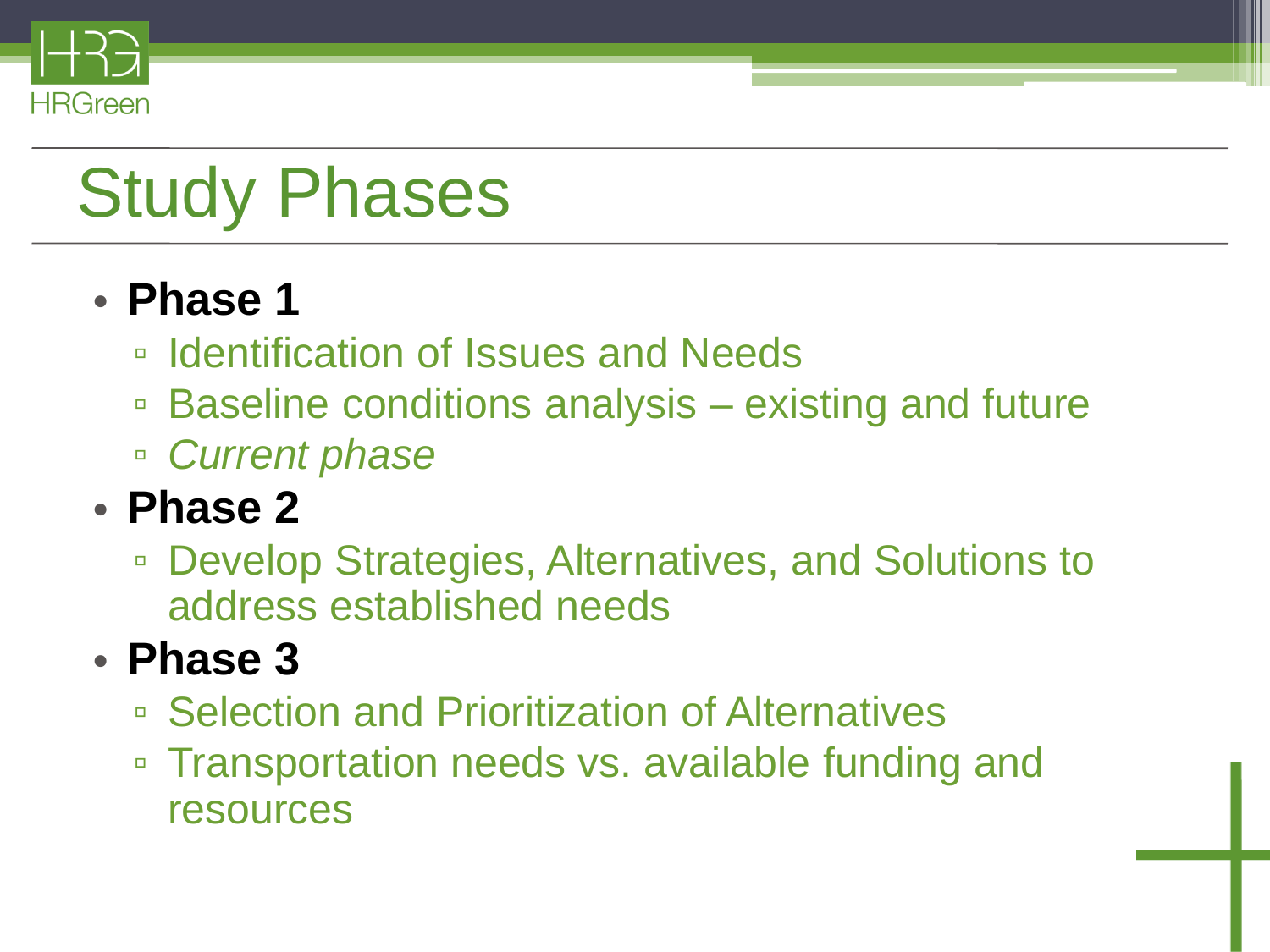

# Study Participation

- Study Advisory Team Meetings
- Davison County Commission Meetings
- Stakeholder Meetings
- Public Involvement
	- Public Information Meetings/Open House ▫ Transportation Survey
- Project Website

*Continuous opportunity to provide input, ask questions, and stay involved*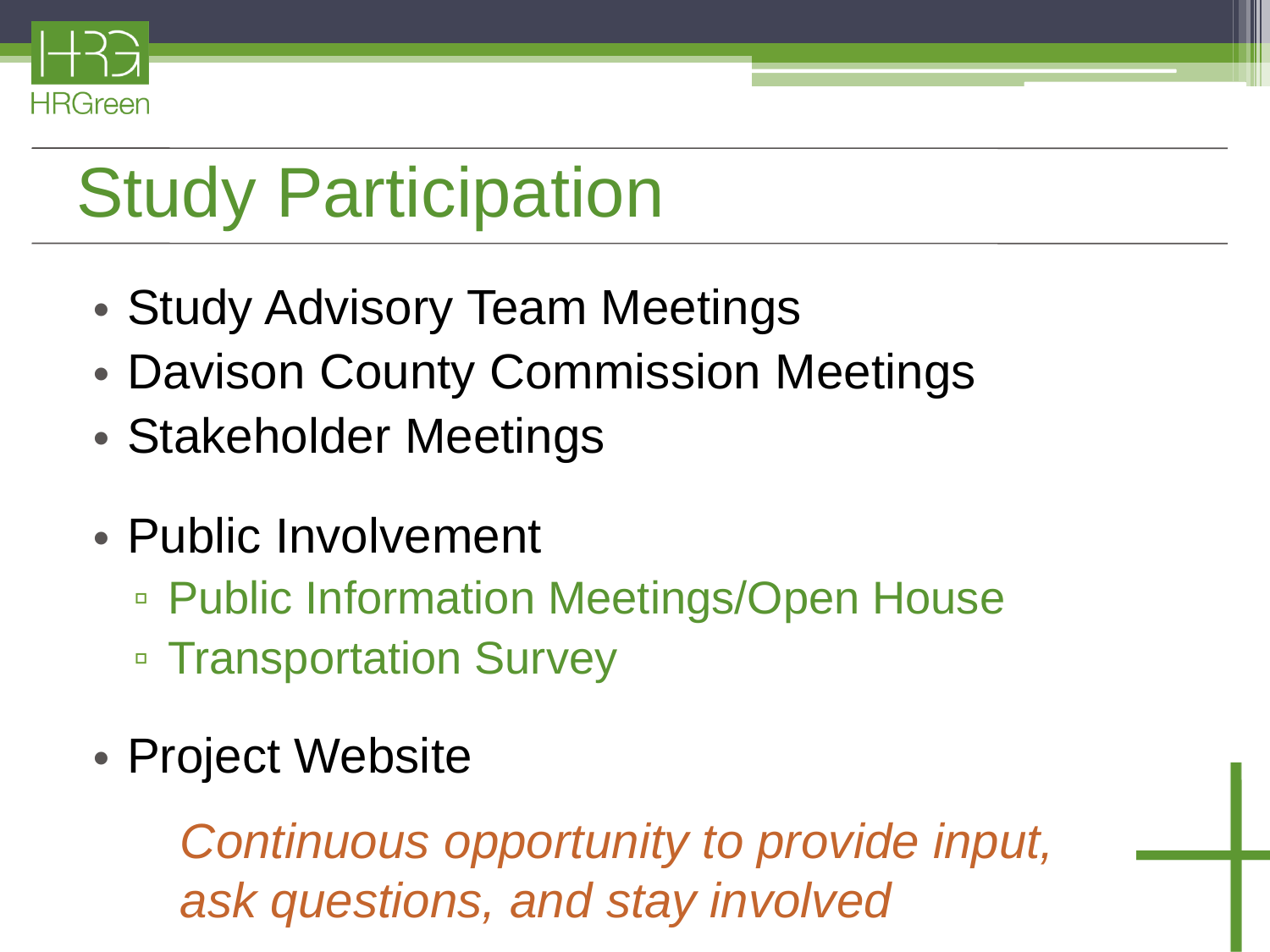

## Study Timeline: Sept 2014 – July 2015

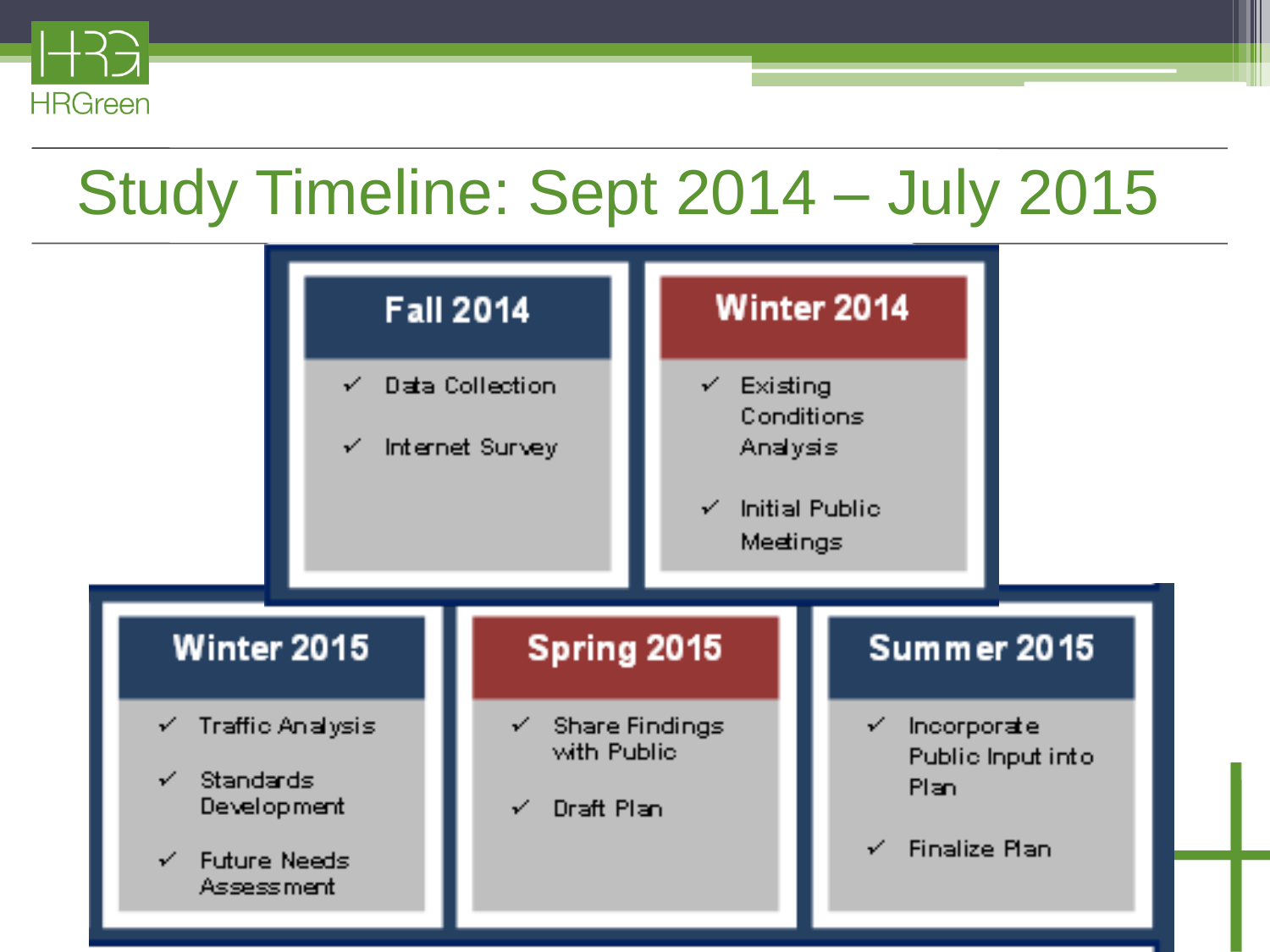

# **Today's Involvement Opportunities**

*We are requesting your input on the issues and needs of the Davison County transportation network…*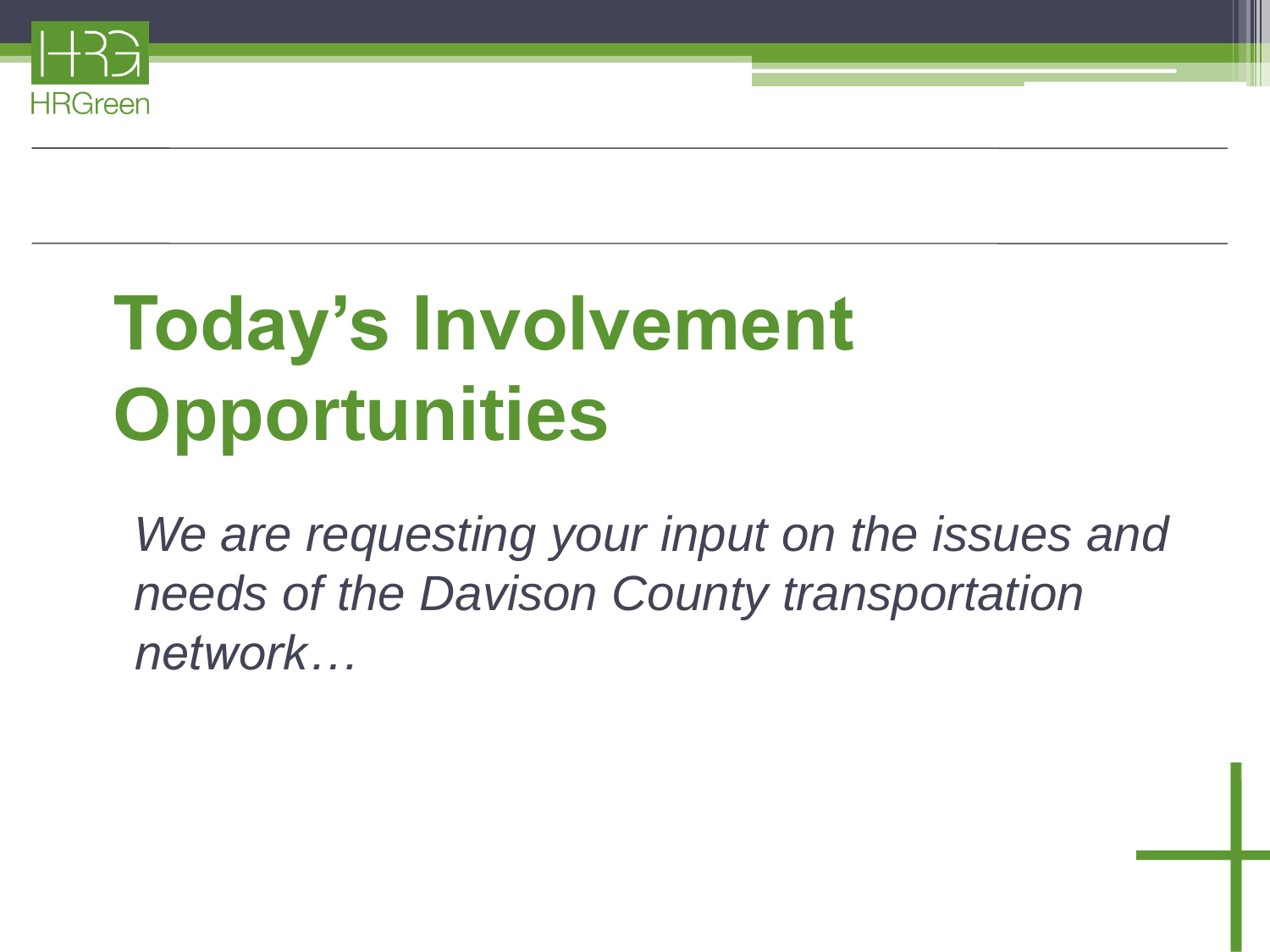

## Display Boards – Existing Conditions

- Study Advisory Team-Identified Issues Map w/Examples
- Bridge Inventory
- Crash History
- Existing Traffic
- Regional Connectivity

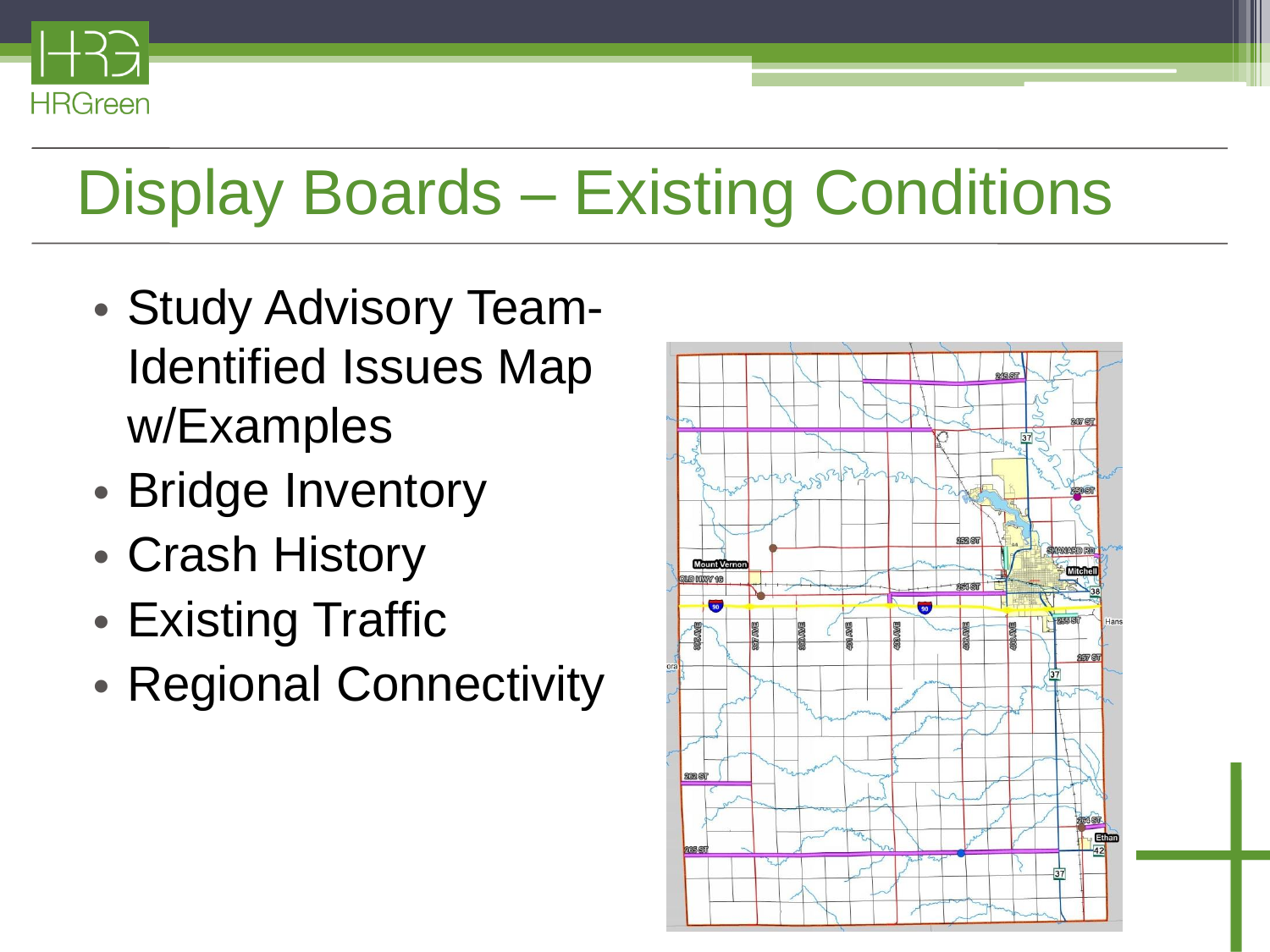

# Transportation Issues and Needs?

- Intersections
	- Current design standards
	- Capacity constraints
	- Operational constraints
	- Traffic control
- Roadway Segments
	- **Current design standards**
	- Capacity constraints
	- Connectivity and continuity
- Multimodal Components
	- □ Pedestrian/bicycle
	- Railroad crossings
	- Transit services
	- Freight/agriculture integration and capabilities
- **Bridges** 
	- Current design standards
	- Deterioration/age
- Safety
	- Applicable to all aspects of the transportation network
	- Current design standards
	- Roadway
	- Roadside
	- Traffic control
	- Pedestrian/bicyclist
- Drainage/Flooding
- Roadway Access
- Policies, Standards, and Guidelines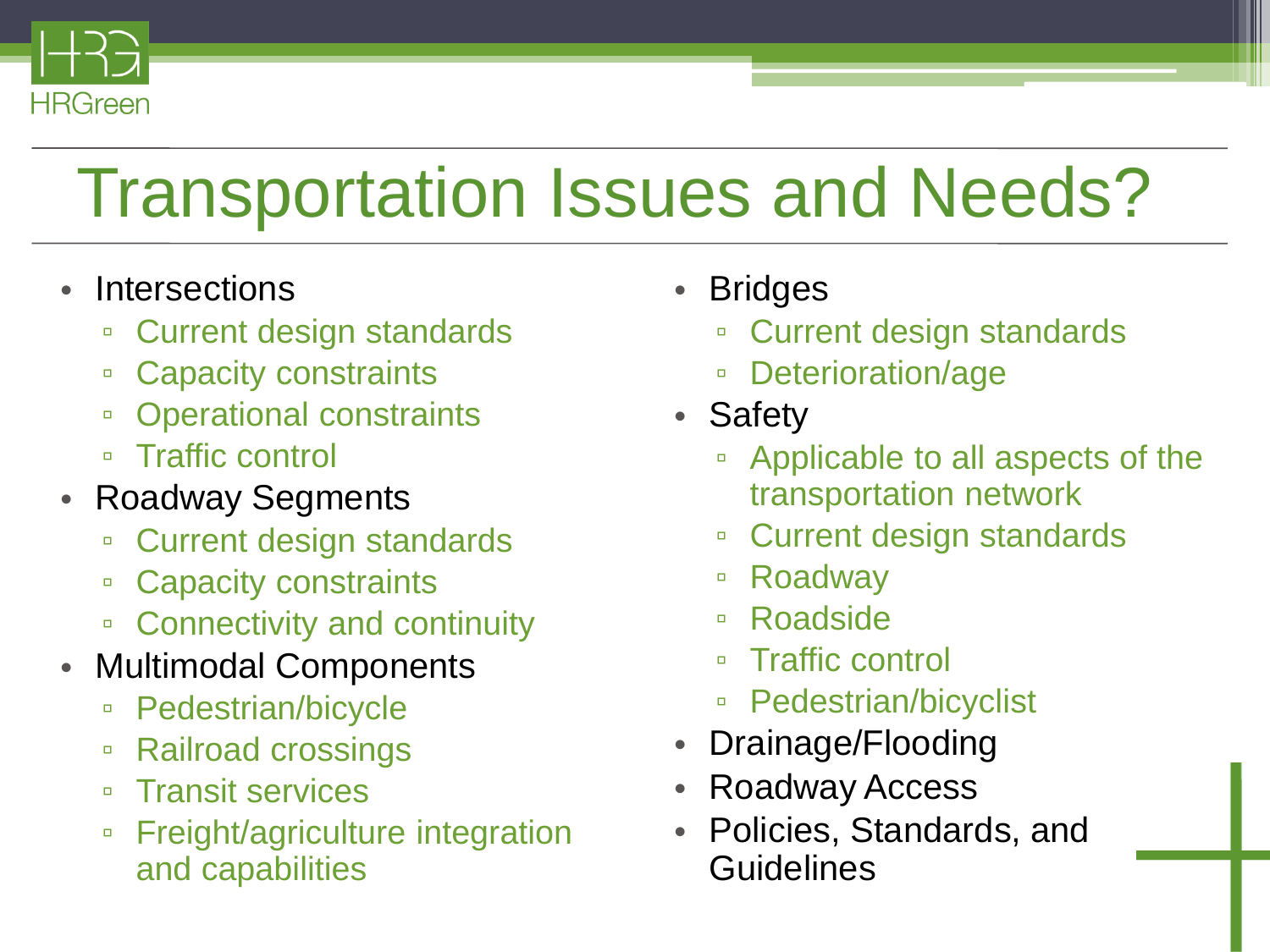

# What is working well?

There are many benefits to the existing Davison County transportation network…

*What is working well for you?* 

*What do you like about the current transportation network?*

*Examples?*



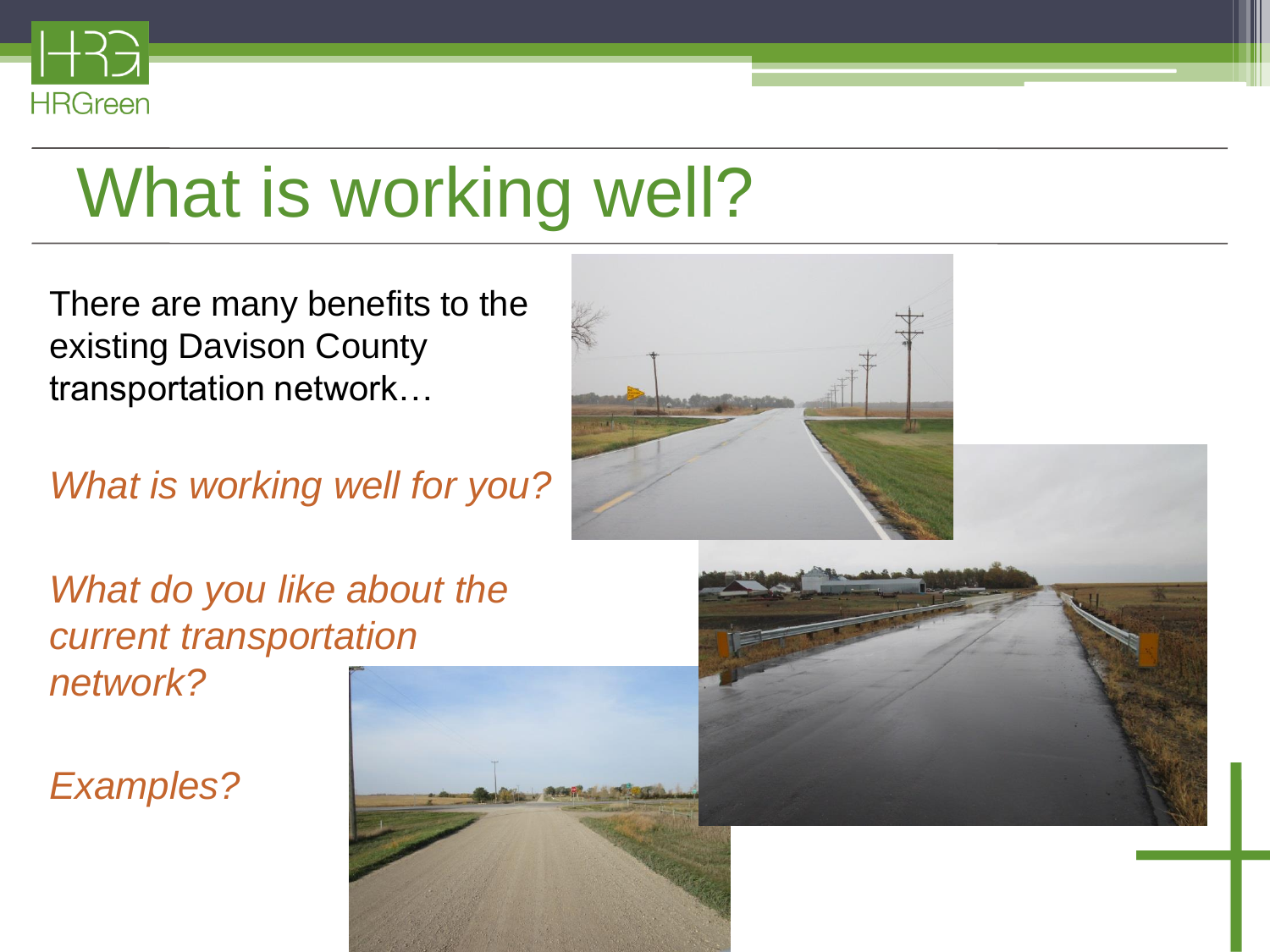

# Your contribution today...

## **Help us identify ISSUES and NEEDS to shape the study**

- 'Mark Up the Map'
- Ask questions and offer suggestions to the team
- Fill out a comment form
- Participate in the Transportation Survey